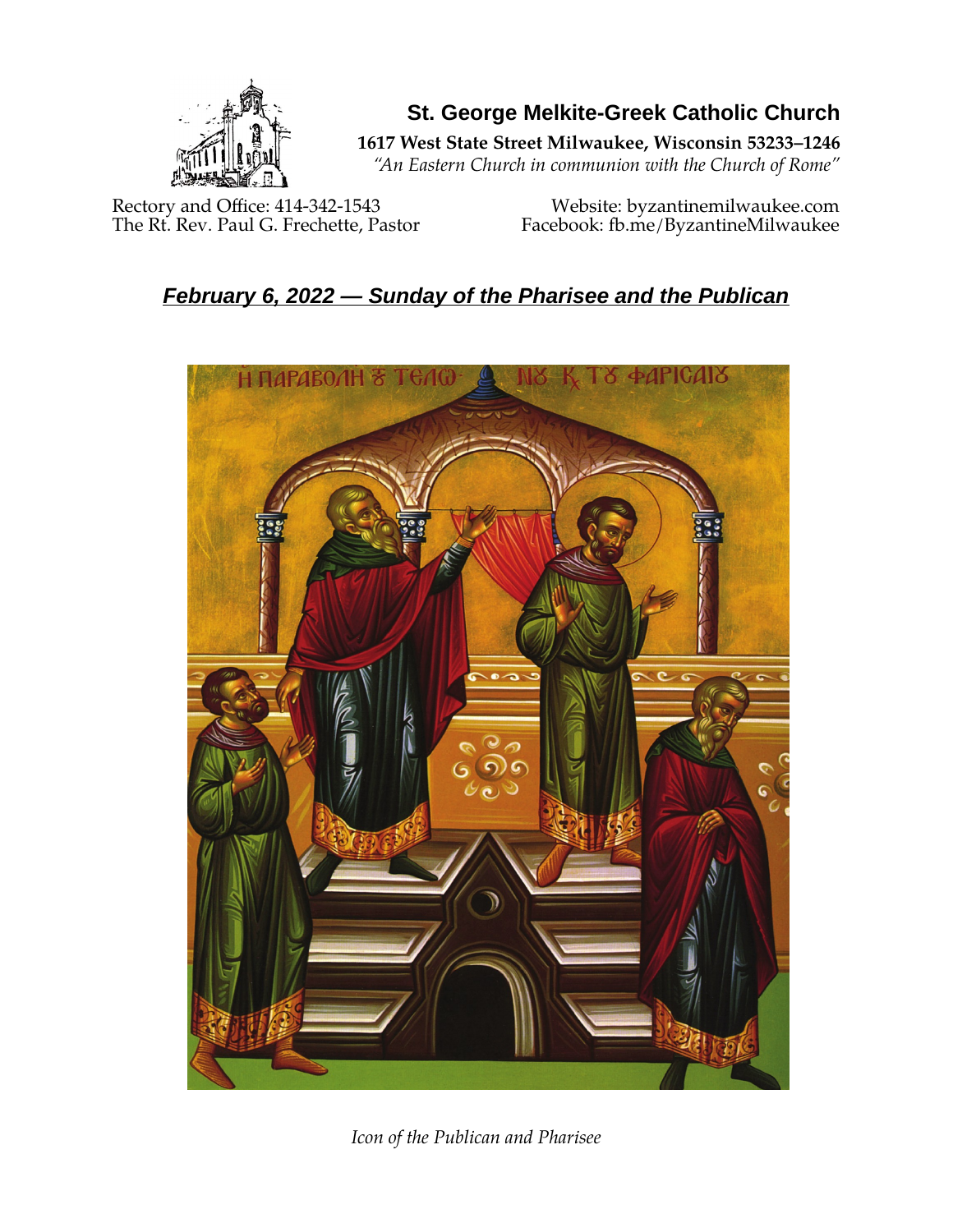February 6, 2022 — Sunday of the Pharisee and the Publican

### **St. George Melkite-Greek Catholic Church**

**1617 West State Street Milwaukee, Wisconsin 53233–1246**

*"An Eastern Church in communion with the Church of Rome"* Rectory and Office: 414-342-1543 Website: [byzantinemilwaukee.com](https://byzantinemilwaukee.com/) The Rt. Rev. Paul G. Frechette, Pastor Facebook: fb.me/ByzantineMilwaukee

### *Divine Liturgy*

*Livestreams and recordings of services on the parish's Facebook page: [facebook.com/pg/Byzan](https://www.facebook.com/pg/ByzantineMilwaukee/videos/)[tineMilwaukee/videos/.](https://www.facebook.com/pg/ByzantineMilwaukee/videos/) An account is not needed.*

**Intention:** Happy and eternal repose of the soul of JAMES JOSEPH Littlefield (req. by Fr. Philaret)

#### **Hymns**

**Troparion of the Resurrection (Tone 4):** The Women disciples of the Lord heard from the Angels the joyful news of the resurrection, and casting away the ancestral sentence, they announced with pride to the Apostles: Death is vanquished, Christ God is risen! And has bestowed great mercy upon the world.

**Troparion of St. George:** St. George: O Great among the saints and glorious martyr, George, since you are a deliverer of captives, a doctor for the sick and a noble attendant to kings, intercede for us to Christ God, that he may save our souls!

**Kontakion of the Pharisee and the Publican:** Let us shun the proud attitude of the boastful Pharisee and learn humility from the Publican's sighs; let us cry out to our Savior: "Have mercy on us, O You who alone are merciful!"

**Prokimenon:** Make vows to the Lord your God and fulfill them; let all round about bring gifts to the awesome God.

*Stichon:* God is renowned in Judah; in Israel, great is his name.

#### **Apostolic Reading:** 2 Timothy, 3:10-15

My son Timothy, you have followed my teaching, my behavior, my faith, my longsuffering, my love, my patience, my persecutions, my afflictions such as befell me in Antioch, Iconium and Lystra, such persecutions as I suffered: and out of them all, the Lord delivered me. And all who want to live piously in Christ Jesus will suffer persecution. But the wicked and impostors will go from bad to worse, erring and leading into error. As for you, keep on with the things you have learned and which have been entrusted to you, and remember from whom you have learned them. For you have known from infancy the Sacred Scriptures which are able to give you instruction for your salvation by the faith which is in Christ Jesus.

**Alleluia:** Come, let us rejoice in the Lord! Let us sing joyfully to God our Savior!

*Stichon:* Let us greet his presence with thanksgiving; let us joyfully sing psalms to him.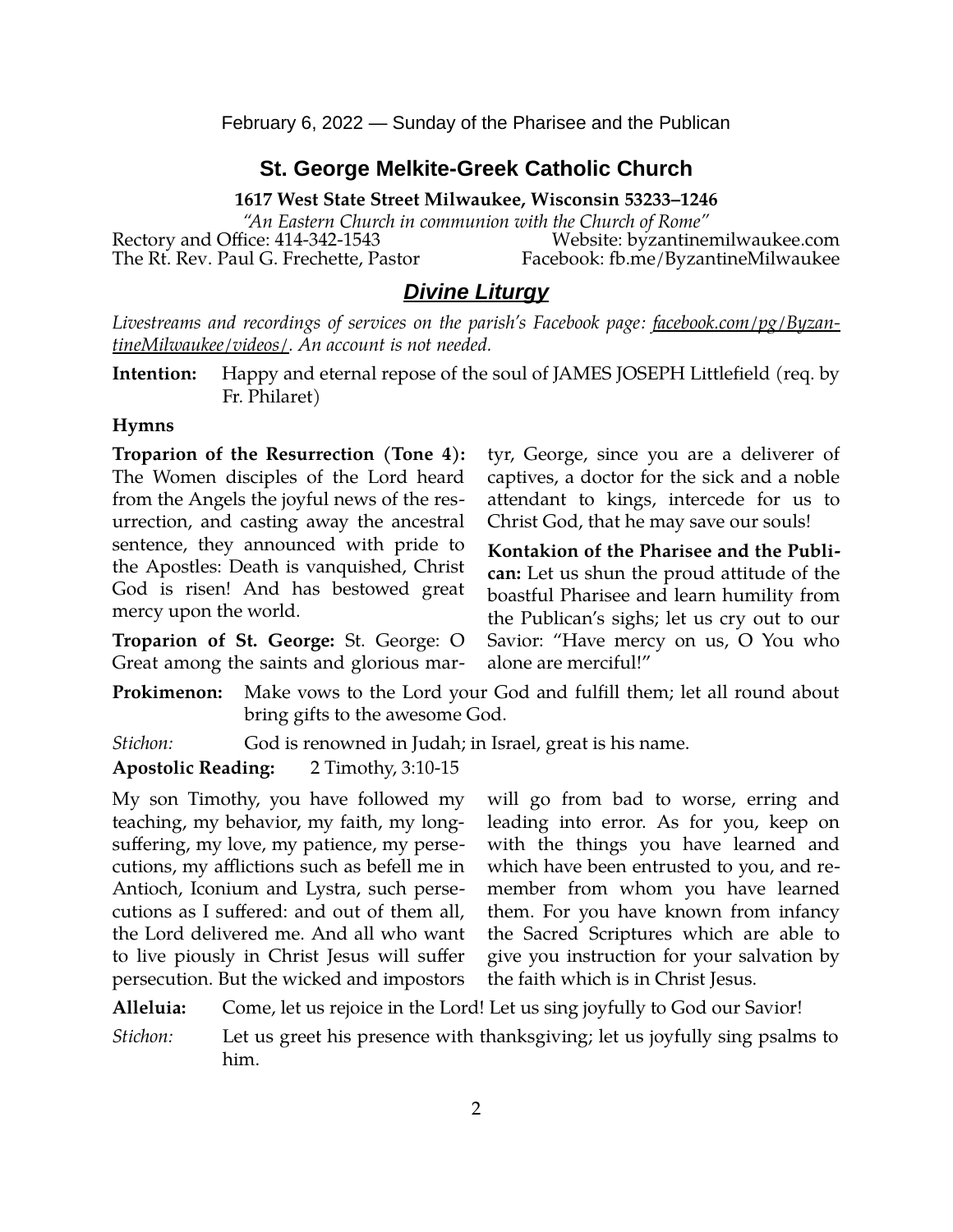February 6, 2022 — Sunday of the Pharisee and the Publican

**Gospel:** Sunday of Pharisee and Publican, Lk 18:10-14

The Lord told this parable: "Two men went up to the temple to pray, the one a Pharisee and the other a publican. The Pharisee stood and began to pray thus within himself: 'O God, I thank you that I am not like the rest of men, robbers, dishonest, adulterers, or even like this publican. I fast twice a week; I pay tithes of all I possess.' But the publican, standing far off,

would not so much as lift up his eyes to heaven, but kept striking his breast, saying, 'O God, be merciful to me a sinner!' I tell you; this man went back to his home justified rather than the other; for anyone who exalts himself shall be humbled, and anyone who humbles himself shall be exalted.

## **Stewardship**

Last Sunday: candles=\$2; ordinary collections=\$554. Thanks for your generosity!

Owed to eparchy (assessment, retirement and medical insurance; last updated December 19, 2021): \$33,738

Donation letters for tax purposes were mailed last week. Please contact Benjamin Neumann with any questions: [benjamin@byzantinemilwaukee.com](mailto:benjamin@byzantinemilwaukee.com).

Want to automate donations? One-time or monthly payments via **PayPal**: [byzantinemil](https://byzantinemilwaukee.com/donate/)[waukee.com/donate.](https://byzantinemilwaukee.com/donate/) Use your bank's **online billpay** (payee information): St. George's Syrian Congregation · 1617 W State St · Milwaukee, WI 53233-1246; phone: (414) 342- 1543; email: [info@byzantinemilwaukee.com](mailto:info@byzantinemilwaukee.com).

### **Prayer List**

Please remember—All those who are sick and in need: Alice Herro\*, Nick Langenfeld, Barb Moden (sister of Jan Taylor), Eva Nora (niece of the Noras), Bob Peterson, Joe Radanovich, the Rebholz family, Eva Saseen (Theresa and Janelle Herro's niece), Jan Taylor, Kathy Tomaz, John Zambo and Kathy Zambo. For those we have been asked to pray for: Justin & Krysten Hager (Jan Taylor). For those who have died: Margaret Littlefield (mother of Fr. Philaret).

\* Please particularly remember Alice Herro who has been having health issues recently.

# **Schedule for This Week**

| Sunday: | Sunday of the Prodigal Son |
|---------|----------------------------|
|         | 10:30am Divine Liturgy     |

**Congratulations and Happy Birthday** to Gerald Nora (2/9). May God grant you many years!

# **Practical Suggestions for Fasting**

Fasting, like prayer, is something we can grow into. If you are not accustomed to fasting, it can be helpful to begin at one level and deepen your practice as your grow in your life in Christ. The following plan might be helpful.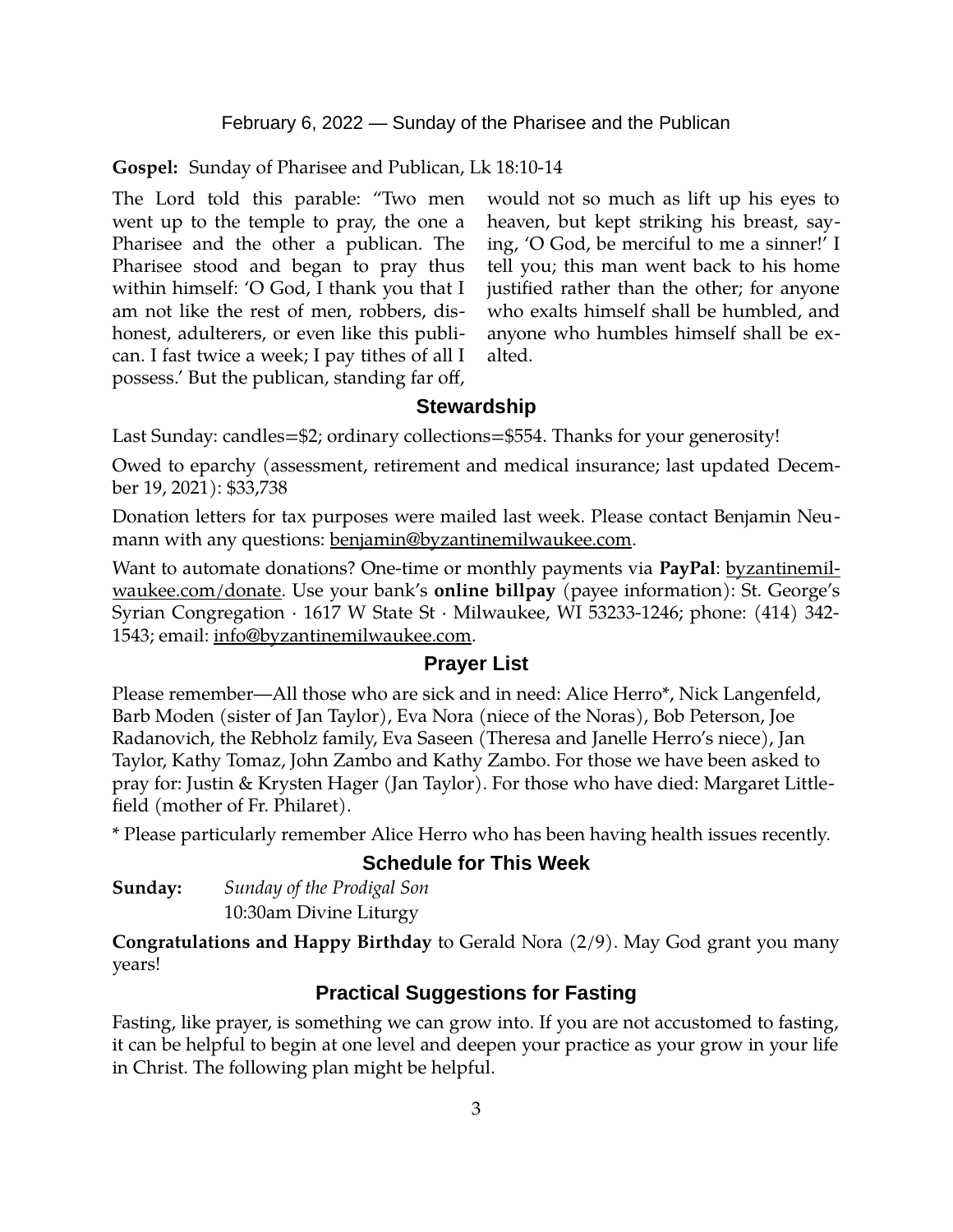February 6, 2022 — Sunday of the Pharisee and the Publican

**Beginning level:** On Wednesdays and Fridays do not eat any meat and offer a brief prayer several times throughout the day. During the fasting seasons of Great Lent and the Dormition Fast, attend at least one Leneten Service each week. Before the Presanctified Liturgy during Great Lent, do not eat anything for several hours.

**A deeper level:** In addition to the above, on fast days, do not eat anything before noon and no meat thereafter. Keep additional fast days during the fasting seasons. During Great Lent, in addition to avoiding meat on Wednesdays and Fridays, also avoid dairy products. Attend two Lenten Services weekly and preform some act of charity each day

**A further level:** In addition to the above, keep each day in the fasting seasons as a fast day. Attend all the Divine Services during the fasting seasons. Replace entertainments such as TV, movies, shopping, etc. with prayer, spiritual reading and acts of charity.

#### *Upcoming*

Sunday, February 20<sup>th</sup>: Meatfare Sunday

Sunday, February 27<sup>th</sup>: Cheese-fare Sunday

### **Winter Weather**

Please take care with winter weather. Even if services are not canceled, only come if it is safe for you to travel.

#### **[COVID-19](mailto:j1ordan2000@yahoo.com)**

According to the Milwaukee Health Department, the best way to stop the community spread of COVID-19 is to take preventative action to protect yourself and others:

- Get a COVID-19 vaccine as soon as you can [\(city.milwaukee.gov/CovidVax\)](https://city.milwaukee.gov/CovidVax). Vaccines are safe and readily available at walk-in clinics throughout the community for anyone over the age of 12 years old.
- Wear a mask that covers your nose and mouth to help protect yourself and others, and stay at least 6 feet apart from others who don't live with you.
- Avoid crowds and poorly ventilated indoor spaces, and improve ventilation whenever possible.
- Wash your hands often with soap and water. Use hand sanitizer if soap and water aren't available.

More information is available from the health department: [city.milwaukee.gov/coron](https://city.milwaukee.gov/coronavirus)[avirus](https://city.milwaukee.gov/coronavirus)

# **Faults of the Pharisee**

Many are the faults of the Pharisee. First of he praises himself, even though the Sacred all, he is boastful, and without sense, for Scriptures cry aloud, "Let a neighbor